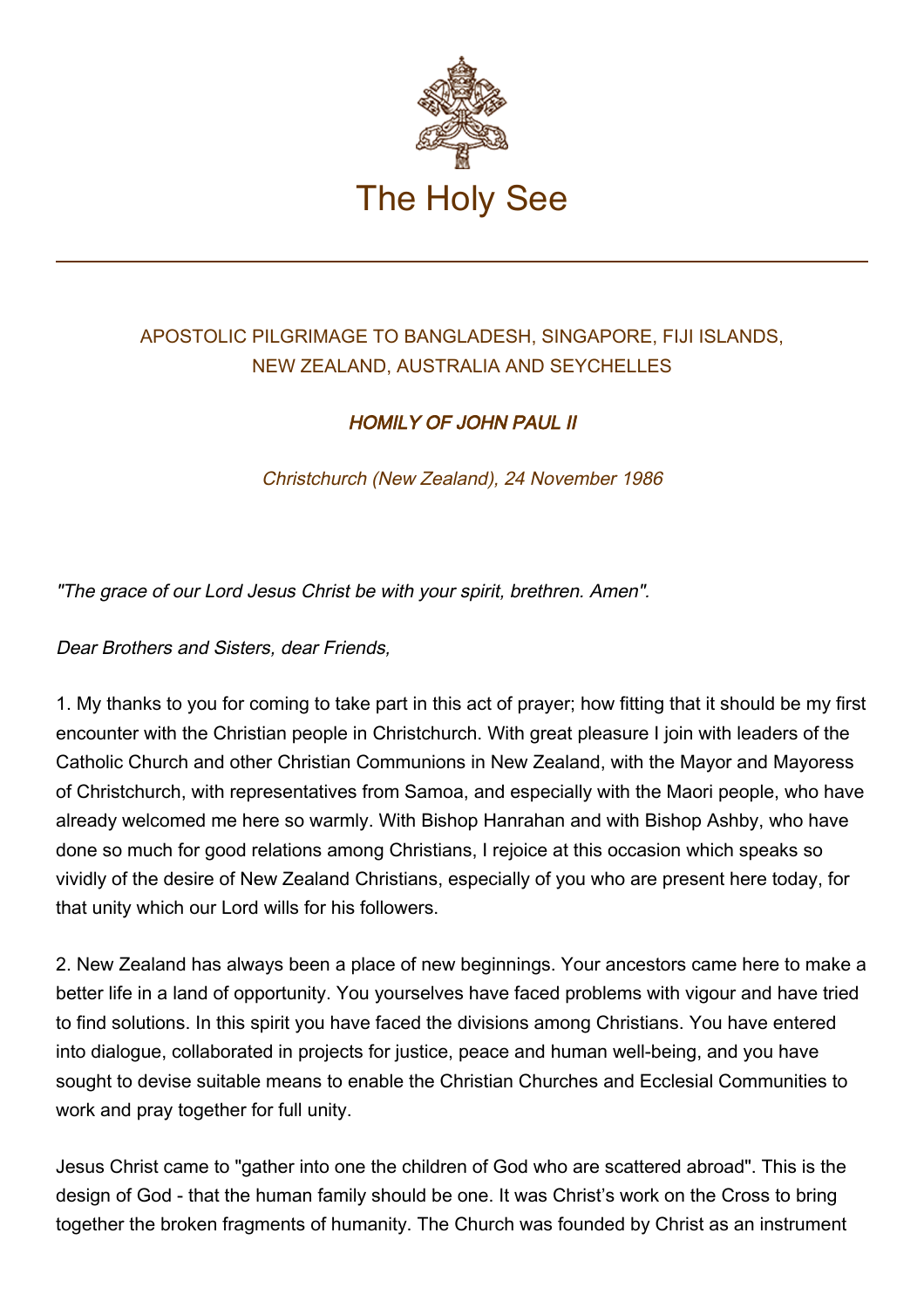for this purpose. It is precisely in the Church that, through the Holy Spirit, the recomposition of broken humanity is to be carried on. The Church herself is the beginning of the incorporation of all peoples into Jesus Christ as one Lord, and she is the sign of God's whole purpose. She is united in herself in order to bring about the unity, peace, and reconciliation which are a foretaste of the Kingdom of God.

3. Such unity can only be the gift of God. It is much more than a federation, a working arrangement, a means of enabling the followers of Jesus Christ to do certain things together. "The promise we have from God is the promise of the unity which is the essence of himself". It is a unity which is nothing less than a sharing in that communion which is the inner life of the Father, the Son and the Holy Spirit. It is a unity in the profession of the apostolic faith. It is a unity in that sacramental life whereby Jesus Christ touches human lives with his salvation and maintains the communion of believers in one visible body. It is also a unity with the visible teaching authority of the Church, which in God's design necessarily expresses her inner communion. Only a deeply interior yet fully visible unity such as this could be adequate for Christ's mission to knit together the connective tissue of humanity torn apart by sin.

4. As we meet here today we can rejoice that despite the still serious divisions between us, a real communion, limited though it is, does bind us together. We can call one another brothers and sisters, for we call on Jesus Christ as our one Lord, are baptized in his name, and already share many of his saving gifts.

Yet in honesty we also have to acknowledge that real differences between us make our communion incomplete. It is a communion that still falls short of "that unity which Jesus Christ wanted to bestow on all those to whom he has given new birth in one body". This is the measure of our ecumenical task. It is this which calls forth our persevering efforts of theological dialogue. Since the unity which Christ will for his Church is a unity in faith, we cannot settle for less. We must work for it by the process of honest dialogue sustained by prayer, without compromising the truth; by facing up to the demands of the teachings of Jesus Christ; and by refusing to settle for a minimal form of Christianity, always seeking to do the truth in love.

5. Here in New Zealand you have experienced the strength of the commitment which the Catholic Church brings to the ecumenical movement, a commitment which I assure you is irreversible. At the same time I am aware that the Catholic participation makes new demands of the other Churches and Ecclesial Communities taking part in the ecumenical movement. For we come to it with those Catholic principles of ecumenism formulated in the Second Vatican Council's Decree on Ecumenism. We are convinced that the goal is not simply partnership; it is nothing less than the fullness of communion in a visible, organic unity. The ecumenical way cannot be one of reduction. It is rather a journey of growth into the fullness of Christ, the fullness of unity. It is a journey in which the Churches and Ecclesial Communities taking part must have a genuine respect for one another and for their gifts and traditions, helping each other towards that unity in faith which alone